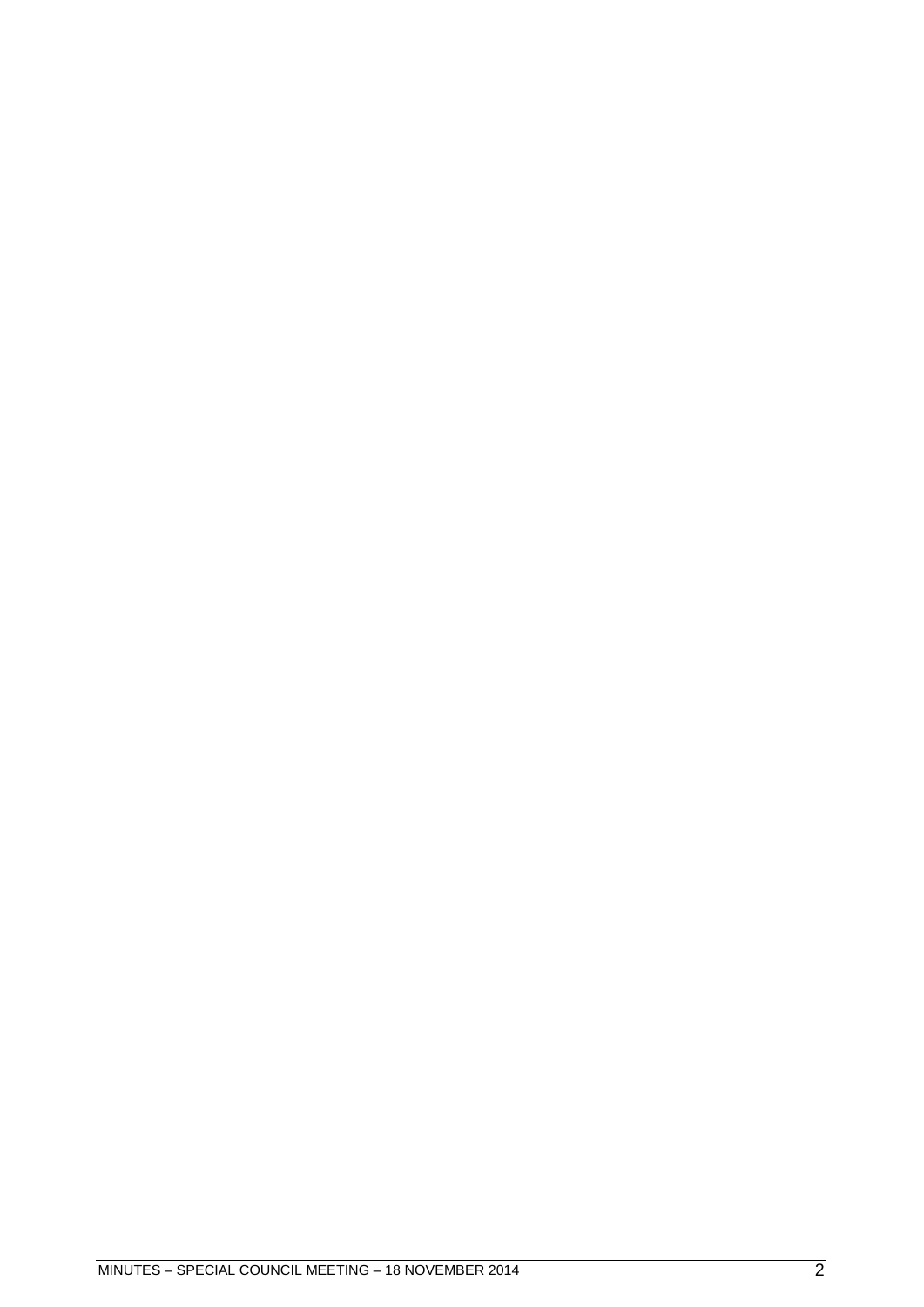# **Table of Contents**

| 1.                        |                                                        |                                                         |  |
|---------------------------|--------------------------------------------------------|---------------------------------------------------------|--|
|                           | 1.1                                                    |                                                         |  |
|                           | 1.2                                                    |                                                         |  |
|                           | 1.3                                                    |                                                         |  |
|                           | 1.4                                                    |                                                         |  |
|                           | 1.5                                                    |                                                         |  |
|                           |                                                        |                                                         |  |
|                           |                                                        |                                                         |  |
| 2.                        |                                                        |                                                         |  |
|                           | 2.1                                                    |                                                         |  |
|                           | 2.2                                                    |                                                         |  |
|                           | 2.3                                                    |                                                         |  |
|                           | 2.4                                                    |                                                         |  |
|                           | 2.5                                                    |                                                         |  |
| 3.                        |                                                        | RESPONSE TO PREVIOUS PUBLIC QUESTIONS TAKEN ON NOTICE 5 |  |
|                           |                                                        |                                                         |  |
| $\overline{\mathbf{4}}$ . |                                                        |                                                         |  |
|                           | 41                                                     |                                                         |  |
|                           | 4.2                                                    |                                                         |  |
| 5.                        |                                                        |                                                         |  |
|                           |                                                        |                                                         |  |
| 6.                        |                                                        |                                                         |  |
| 7.                        |                                                        |                                                         |  |
| 8.                        | ANNOUNCEMENTS BY PRESIDING MEMBER WITHOUT DISCUSSION 6 |                                                         |  |
|                           |                                                        |                                                         |  |
|                           |                                                        |                                                         |  |
| 9.                        |                                                        |                                                         |  |
|                           | 9.6.1                                                  |                                                         |  |
|                           | 9.6.2                                                  |                                                         |  |
|                           | 9.6.3                                                  |                                                         |  |
|                           |                                                        |                                                         |  |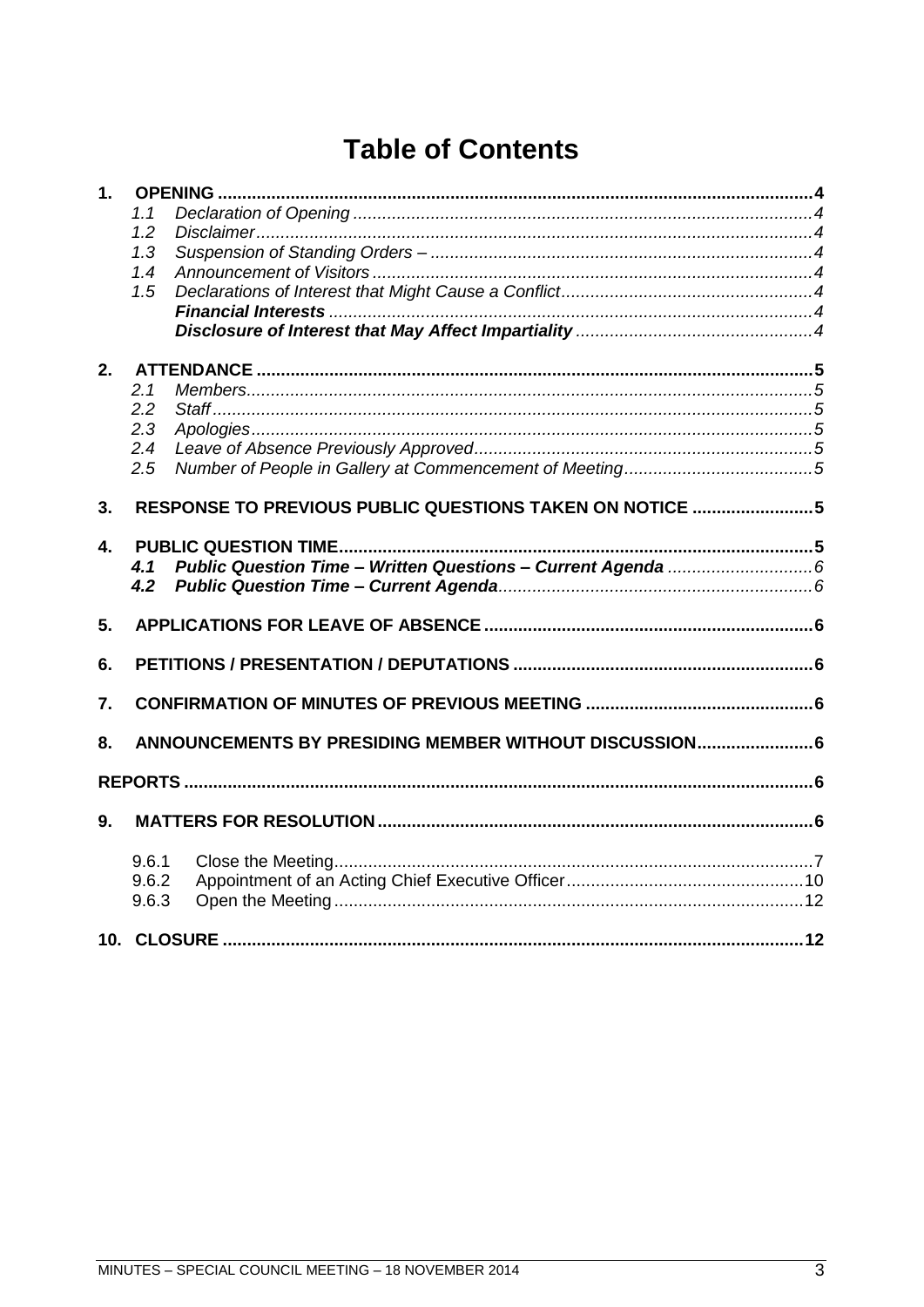

# SHIRE OF YORK

#### THE SPECIAL MEETING OF COUNCIL HELD ON TUESDAY, 18 NOVEMBER 2014, COMMENCING AT 4.12PM IN COUNCIL CHAMBERS, YORK TOWN HALL, YORK

The York Shire Council acknowledges the traditional owners of the land on which this meeting will be held.

# <span id="page-3-0"></span>**1. OPENING**

- <span id="page-3-1"></span>1.1 Declaration of Opening *Cr Matthew Reid, Shire President, declared the meeting open at 4.12pm.*
- <span id="page-3-2"></span>1.2 Disclaimer The Shire President advised the following:

*―I wish to draw attention to the Disclaimer Notice contained within the agenda document and advise members of the public that any decisions made at the meeting today, can be revoked, pursuant to the Local Government Act 1995.* 

*Therefore members of the public should not rely on any decisions until formal notification in writing by Council has been received. Any plans or documents in agendas and minutes may be subject to copyright. The express permission of the copyright owner must be obtained before copying any copyright material.‖*

<span id="page-3-3"></span>1.3 Suspension of Standing Orders – Clause 3.2 – Order of Business

Not Put

- <span id="page-3-4"></span>1.4 Announcement of Visitors *Mr David Morris – Department of Local Government*
- <span id="page-3-6"></span><span id="page-3-5"></span>1.5 Declarations of Interest that Might Cause a Conflict

**Financial Interests** *Nil*

<span id="page-3-7"></span>**Disclosure of Interest that May Affect Impartiality** *Cr Matthew Reid – Item 9.6.2 – Impartial – Mr Graeme Simpson is known to me and is related by marriage.*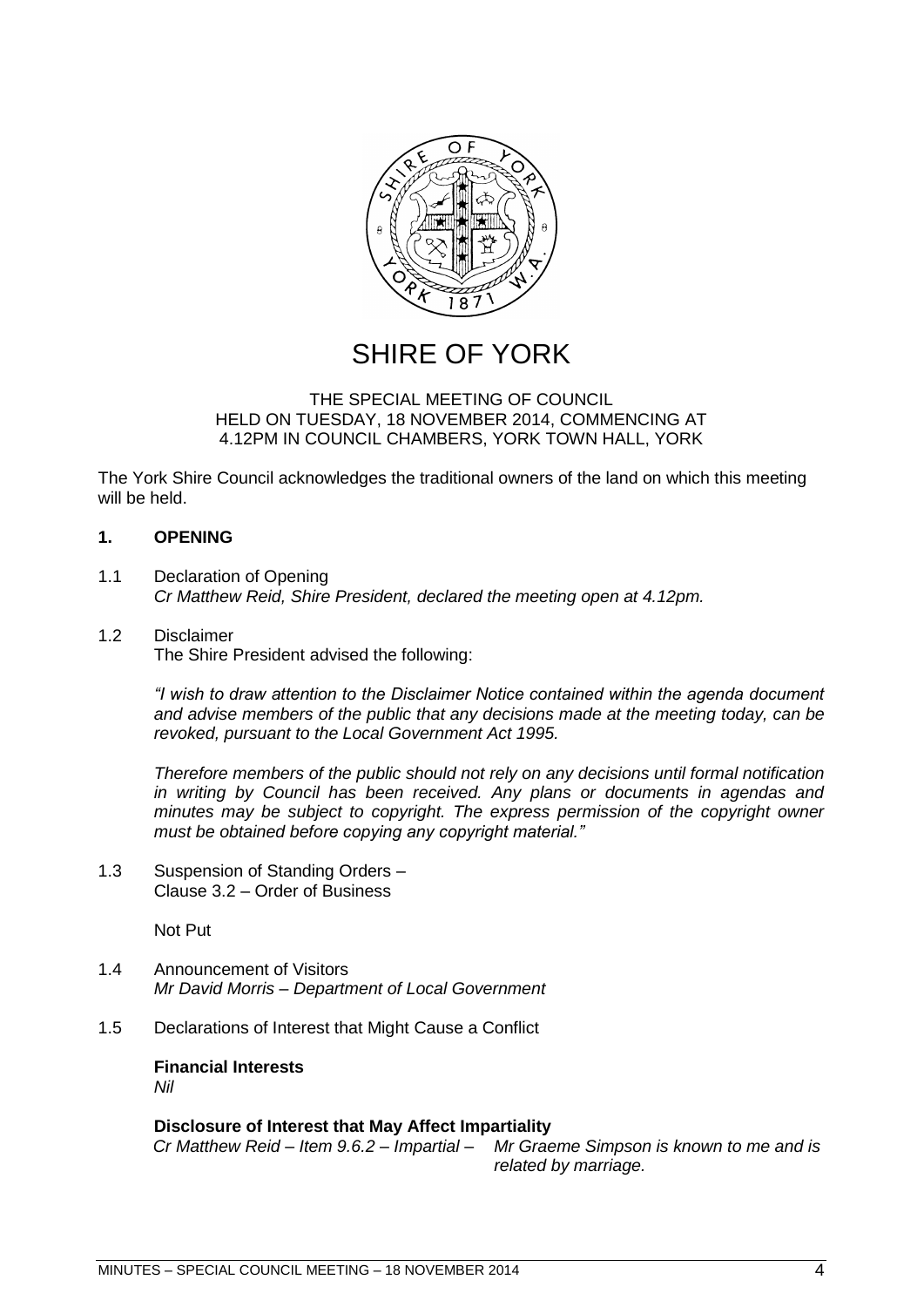# <span id="page-4-0"></span>**2. ATTENDANCE**

#### <span id="page-4-1"></span>2.1 Members

*Cr Matthew Reid, Shire President; Cr Denese Smythe, Deputy Shire President Cr Tony Boyle; Cr Pat Hooper, Cr David Wallace*

# <span id="page-4-2"></span>2.2 Staff

*Michael Keeble, Chief Executive Officer; Tyhscha Cochrane, Deputy Chief Executive Helen D'Arcy-Walker, Executive Support Officer*

- <span id="page-4-3"></span>2.3 Apologies *Nil*
- <span id="page-4-4"></span>2.4 Leave of Absence Previously Approved *Nil*
- <span id="page-4-5"></span>2.5 Number of People in Gallery at Commencement of Meeting *There were no people in the Gallery at the commencement of the meeting.*

#### <span id="page-4-6"></span>**3. RESPONSE TO PREVIOUS PUBLIC QUESTIONS TAKEN ON NOTICE** *Nil*

# <span id="page-4-7"></span>**4. PUBLIC QUESTION TIME**

*Cr Reid provided the following statement at the commencement of Public Question Time:*

# **Statement by the Presiding Member at the Opening of Public Question Time at Ordinary and Special Council Meetings**

"Public Question Time is provided for under the provisions of Section 5.24 of the Local Government Act and the Local Government (Administration) Regulations 1996.

To provide equal opportunity for people to ask questions a limit of two (2) questions per person per time will be applied. If there is time available in Public Question Time people may be given the opportunity to ask a further two (2) questions at a time. **Procedures**

- Questions submitted in writing prior to the meeting will be dealt with initially.
- Questions from the floor will be taken in the order recorded in a register.
- Statements, opinions and attachments will not be recorded in the minutes.
- Questions requiring research will be taken on notice and a response will be prepared in a reasonable timeframe. The original questions and the response will be included in the Agenda and Minutes of the next Ordinary Council meeting.
- Questions may be deemed inappropriate because they contain defamatory remarks or offensive language, they question the competency of elected members or staff, they relate to the personal affairs of elected members or staff, they relate to legal processes and confidential matters or they have been responded to previously and these will not be accepted or recorded in the Minutes.
- The minutes may only record a summary of the question asked and the response given.
- Where possible questions asked should be submitted in writing at the completion of question time or at the end of the meeting.
- At Special Council Meetings questions must relate to the items on the Agenda.
- Shire of York guidelines for Public Question Time are included on the meeting agenda."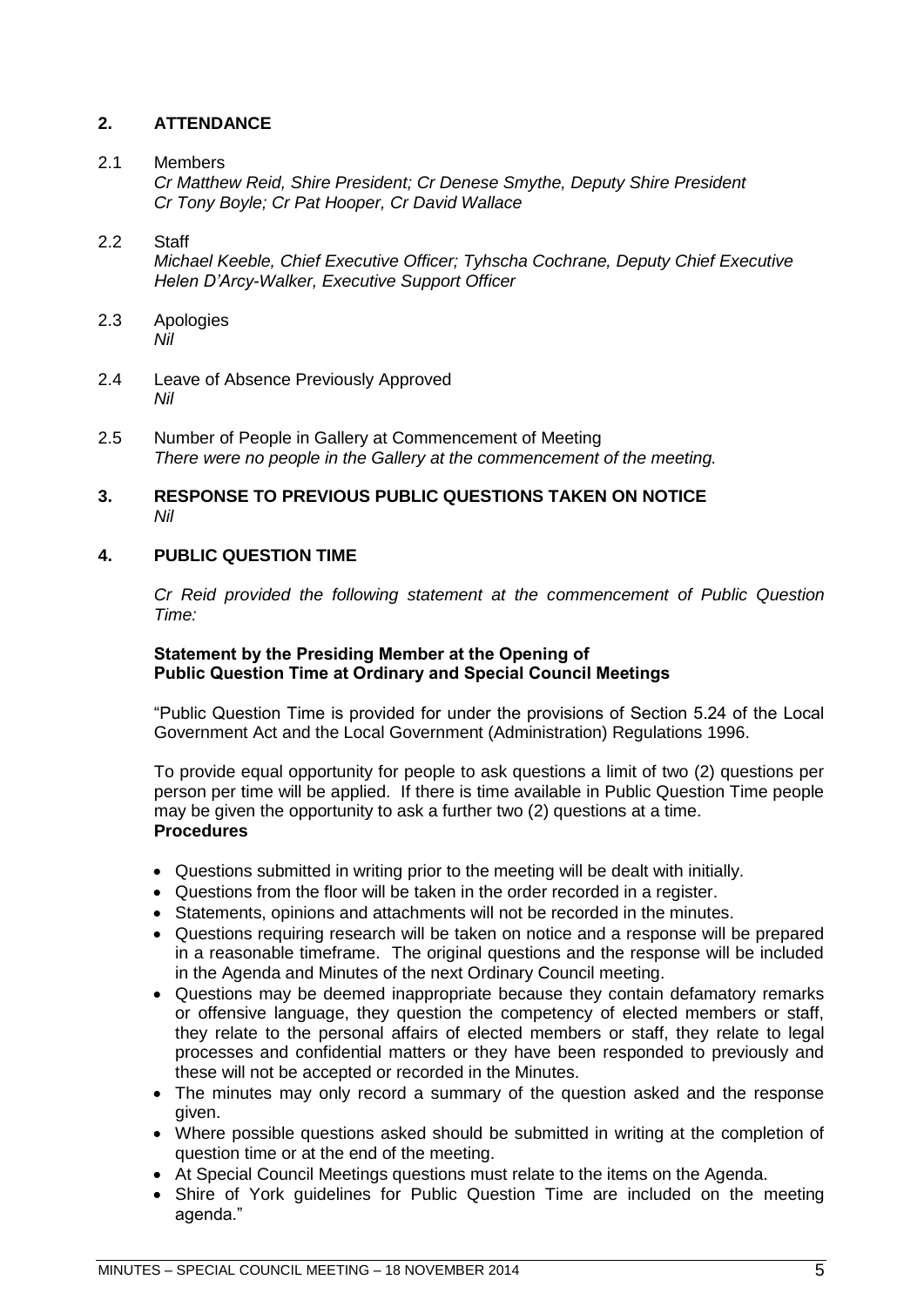#### **PRESIDING OFFICER**

21 October 2013

*Public Question Time commenced at 4.14pm*

- <span id="page-5-0"></span>**4.1 Public Question Time – Written Questions – Current Agenda** *Nil*
- <span id="page-5-1"></span>**4.2 Public Question Time – Current Agenda** *Nil*

*As there was no-one in the Gallery Public Question Time was Closed at 4.14pm*

<span id="page-5-2"></span>**5. APPLICATIONS FOR LEAVE OF ABSENCE** *Nil*

# <span id="page-5-3"></span>**6. PETITIONS / PRESENTATION / DEPUTATIONS** *Michael Keeble, CEO thanked all Councillors for giving the opportunity for working with you. I will remember the good memories and thank everyone for their kindness and support while being in York.*

- <span id="page-5-4"></span>**7. CONFIRMATION OF MINUTES OF PREVIOUS MEETING** *Nil*
- <span id="page-5-5"></span>**8. ANNOUNCEMENTS BY PRESIDING MEMBER WITHOUT DISCUSSION** *Nil*

# <span id="page-5-6"></span>**REPORTS**

- <span id="page-5-7"></span>**9. MATTERS FOR RESOLUTION**
- <span id="page-5-8"></span>**10. CLOSURE**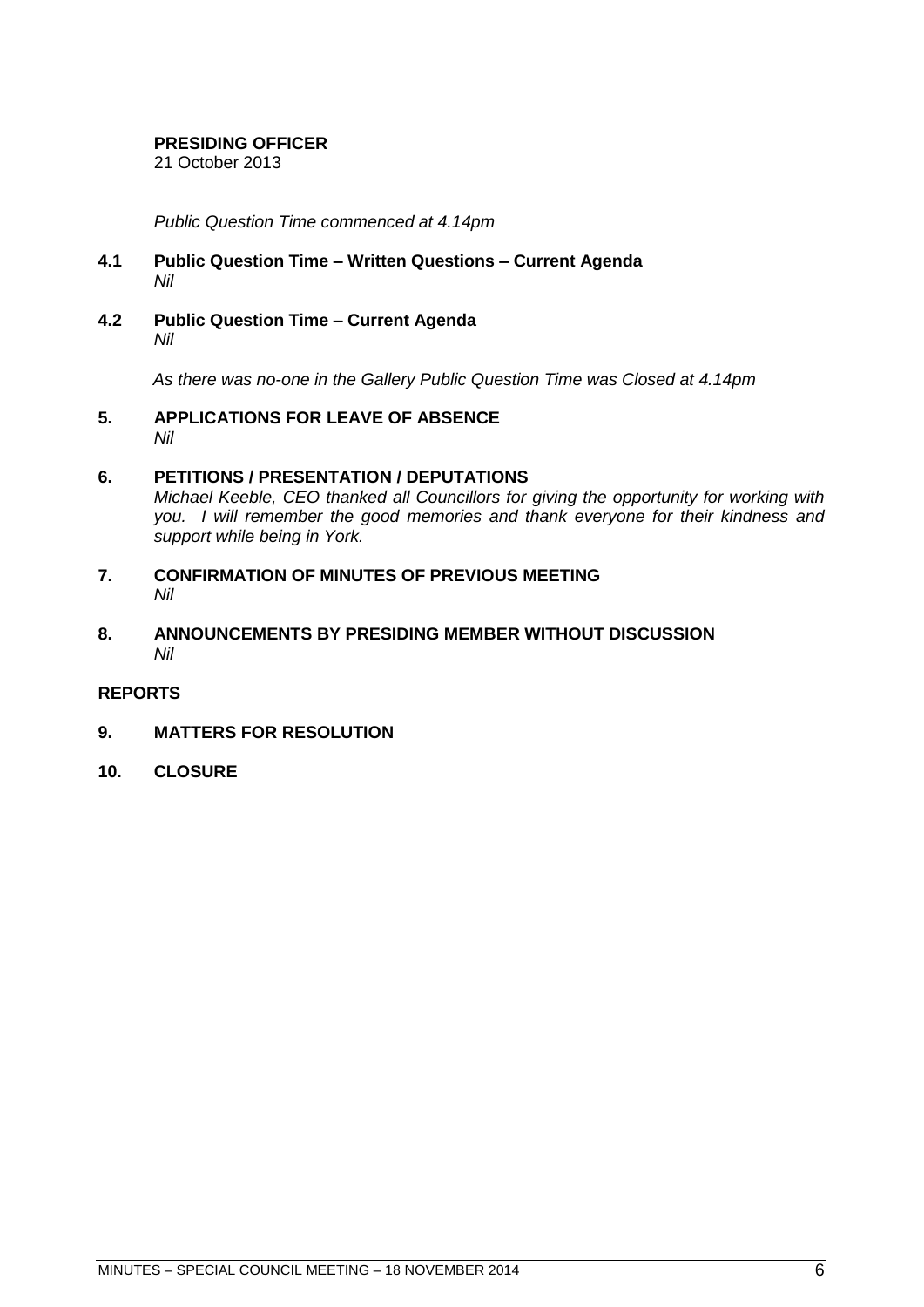#### **9. MATTERS FOR RESOLUTION**

#### **9.6 CONFIDENTIAL REPORTS**

<span id="page-6-0"></span>**9.6.1 Close the Meeting**

**FILE NO:**

**COUNCIL DATE: 18 November 2014 REPORT DATE: 18 November 2014 SENIOR OFFICER: Michael Keeble, CEO**

**REPORT APPROVED BY THE CEO:** Michael Keeble

**RESOLUTION 521114**

Moved: Cr Hooper Seconded: Cr Smythe

*―That Council:*

*Close the meeting to members of the public and the press to deal with:*

*Matters relating to an employee.‖*

*The Shire President declared that the Motion was CARRIED: 5/0*

| <b>Voting Requirements:</b>      |     |
|----------------------------------|-----|
| <b>Simple Majority Required:</b> | Yes |

**Statutory Environment:** Local Government Act 1995 – Part 5 – Division 2 – Section 5.23:

- *(2) If a meeting is being held by a council or by a committee referred to in subsection (1)(b), the council or committee may close to members of the public the meeting, or part of the meeting, if the meeting or the part of the meeting deals with any of the following —*
	- *(a) a matter affecting an employee or employees; and*
	- *(b) the personal affairs of any person; and*

Note to this Item:

The doors were Closed at: 4.16pm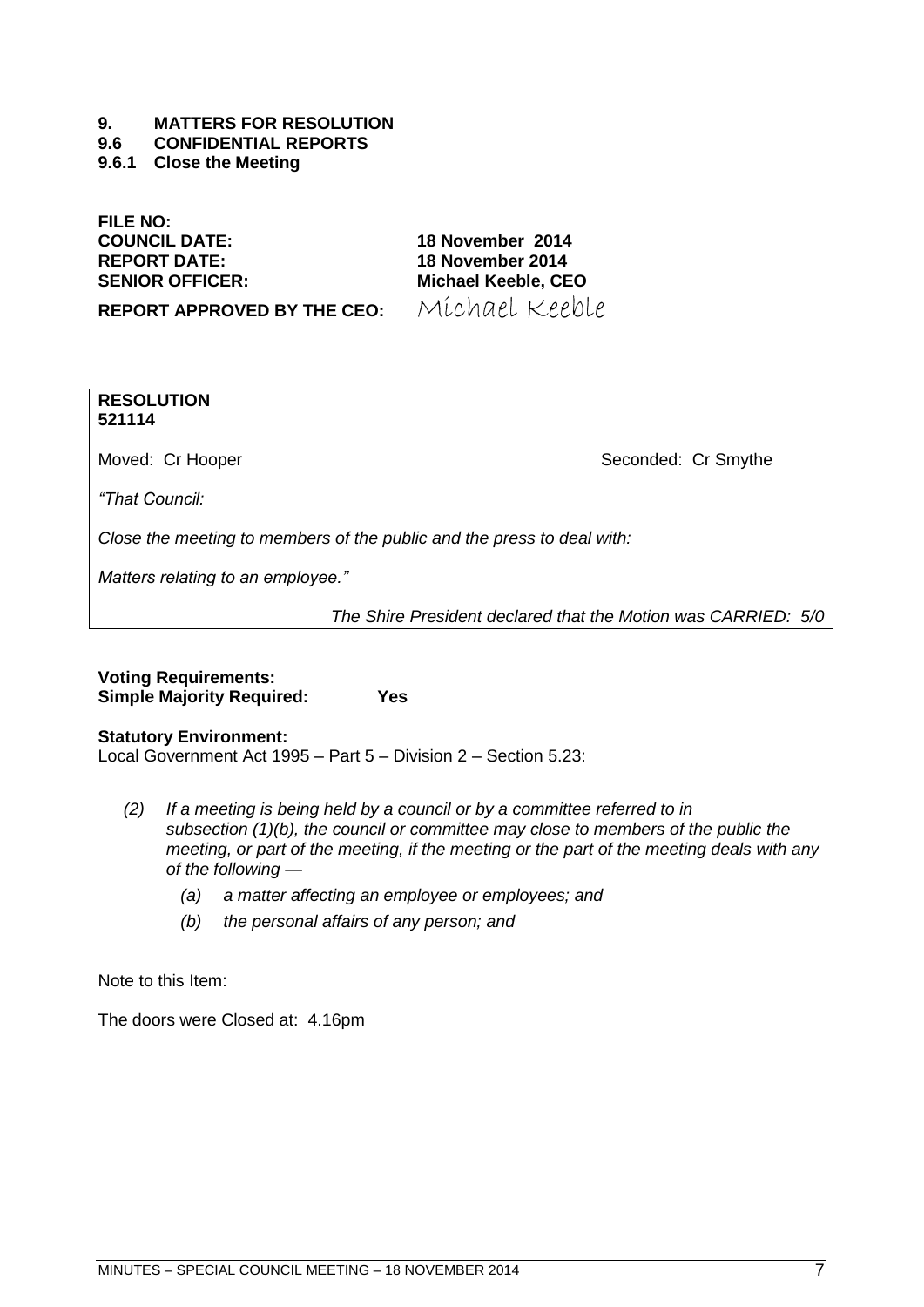# **RESOLUTION 531114**

Moved: Cr Smythe Seconded: Cr Wallace Seconded: Cr Wallace

*―The Council:*

*Request that Standing Orders to be set aside –*

Rules of Debate –Standing Orders 9.1 to 9.9

# *Part 9 - Conduct of Members During Debate*

# *9.1 Members to Rise*

*Every member of the Council wishing to speak is to indicate by show of hands or other method agreed upon by the Council. When invited by the person presiding to speak, members are to rise and address the Council through the person presiding, provided that where any member of the Council is unable to stand by reason of sickness or disability he or she may sit while speaking.*

# *9.2 Priority*

In the event of two or more members of the Council wishing to speak at the same time, *the person presiding is to decide which member is entitled to be heard first. The decision is not open to discussion or dissent.*

# *9.3 The Person Presiding to Take Part in Debates*

*Unless otherwise prohibited by the Act, and subject to compliance with procedures for the debate of motions contained in these Standing Orders, the person presiding may take part in a discussion of any matter before the Council.*

# *9.4 Relevance*

*Every member of the Council is to restrict his or her remarks to the motion or amendment under discussion, or to a personal explanation or point of order.*

# *9.5 Limitation of Number of Speeches*

*No member of the Council is to address the Council more than once on any motion or amendment before the Council except the mover of a substantive motion, in reply, or to a point of order, or in explanation, or to seek specific information or clarification.*

# *9.6 Limitation of Duration of Speeches*

*All addresses are to be limited to a maximum of five minutes. Extension of time is permissible only with the agreement of a simple majority of members present.*

# *9.7 Members Not to Speak After Conclusion of Debate*

*No member of the Council is to speak to any question after it has been put by the person presiding.*

# *9.8 Members Not to Interrupt*

*No member of the Council is to interrupt another member of the Council or committee whilst speaking unless:*

- *(a) to raise a point of order;*
- *(b) to call attention to the absence of a quorum;*
- *(c) to make a personal explanation under clause 10.16; or*
- *(d) to move a motion under clause 11(1)(e).*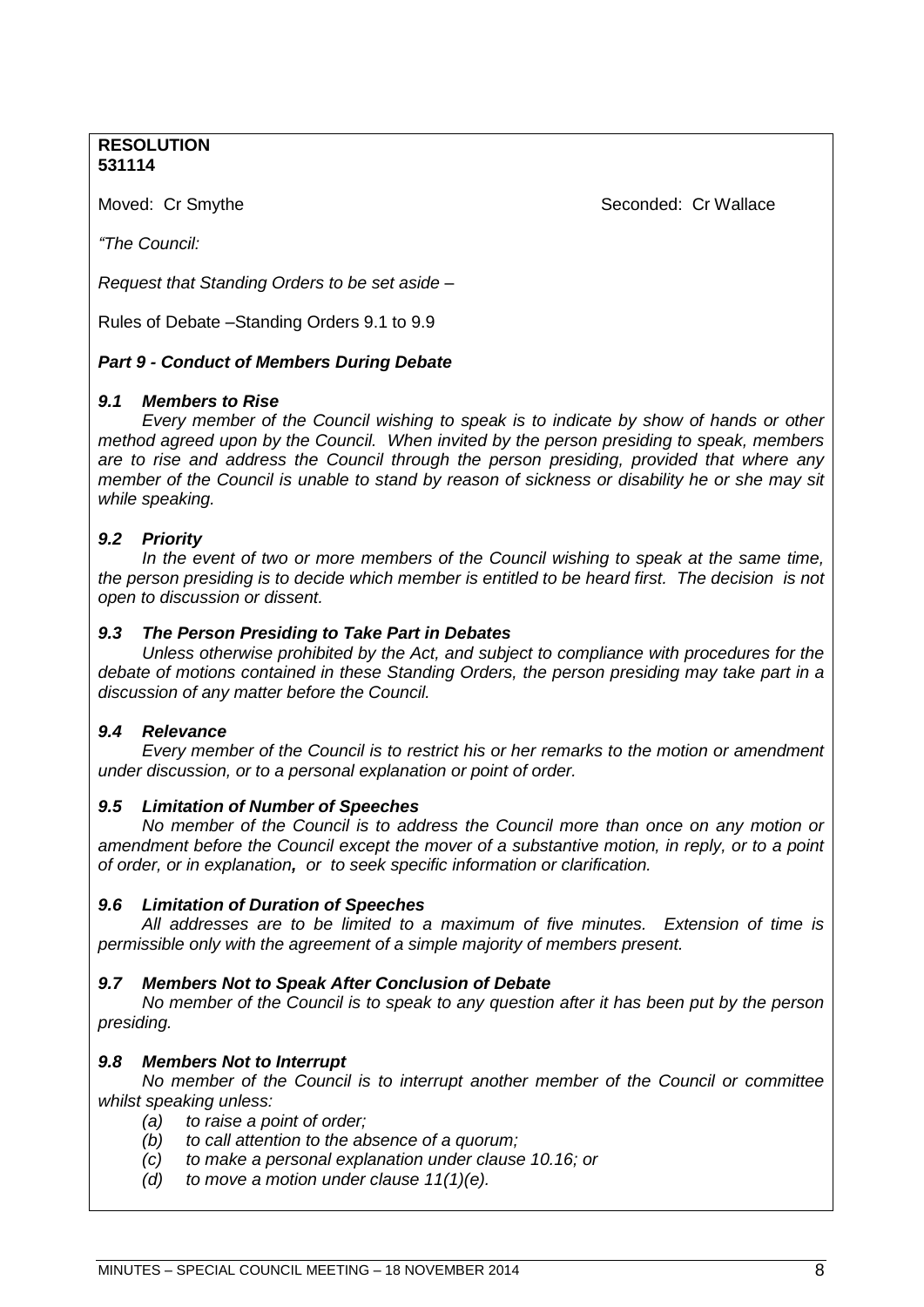# *9.9 Re-Opening Discussion on Decisions*

No member of the Council is to re-open discussion on any decision of the Council or *committee, except for the purpose of moving that the decision be revoked or changed.*

*CARRIED: 5/0*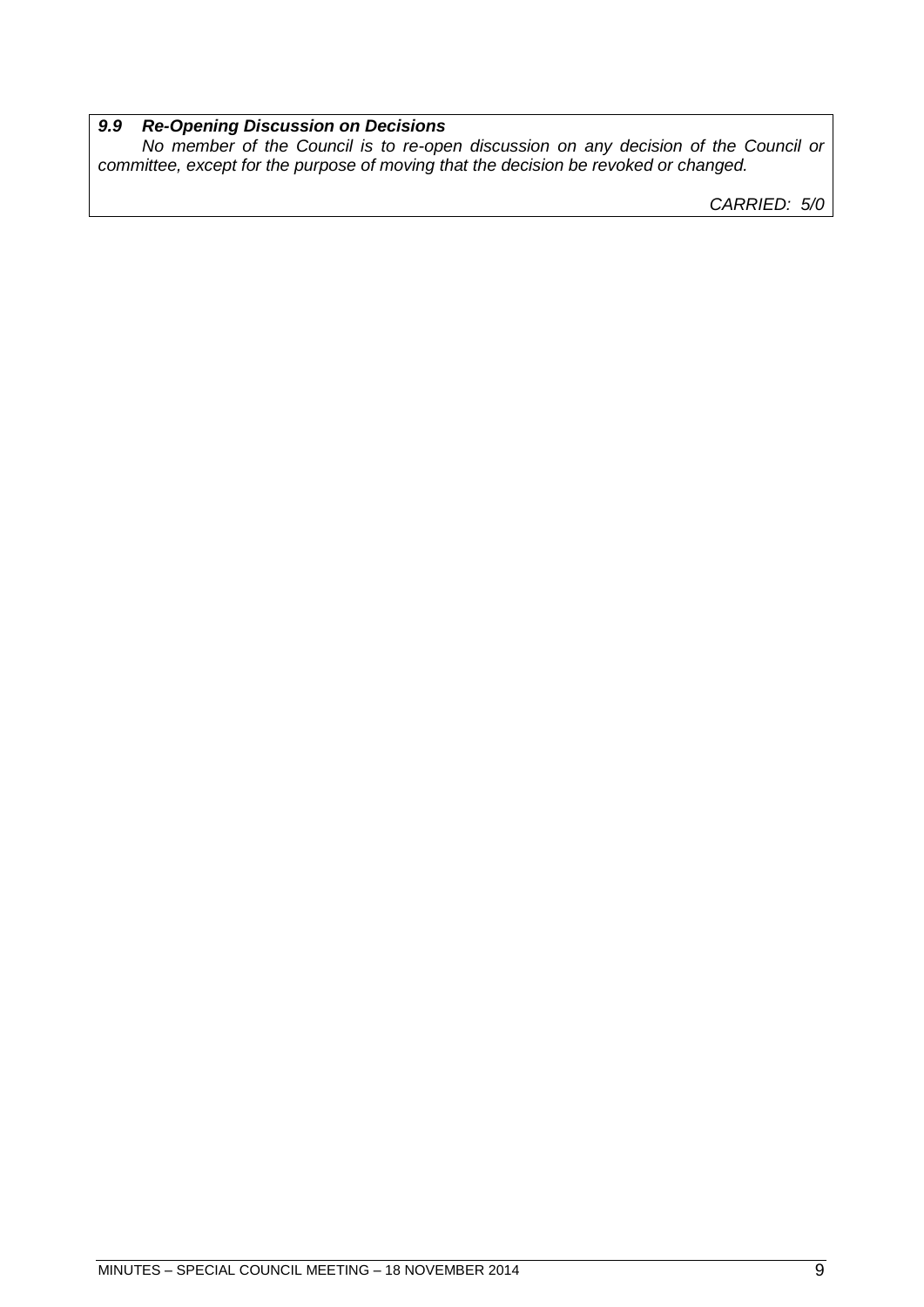#### **9. MATTERS FOR RESOLUTION**

#### **9.6 CONFIDENTIAL REPORTS**

<span id="page-9-0"></span>**9.6.2 Appointment of an Acting Chief Executive Officer**

**FILE NO: COUNCIL DATE: 18 November 2014 REPORT DATE: 18 November 2014 AUTHOR: Michael Keeble, CEO**

**LOCATION/ADDRESS: Shire of York, 1 Joaquina St, York WA Shire President (Matthew Reid) Cr Reid – Impartial – Mr G Simpson is known to me and is related by marriage**

**REPORT APPROVED BY THE CEO:** Michael Keeble

**RESOLUTION 541114** Moved: Cr Hooper Seconded: Cr Boyle *―That Council: Select either: Graeme Simpson Or Peter Bradbrook as Acting Chief Executive Officer for the Shire from Monday 24th November 2014 at 9.00am on*  contractual terms and conditions in accordance with the attached "Acceptance of Placement

*and Duty of Care‖ document.* 

*The Shire President declared that the Motion was CARRIED: 5/0*

#### **RESOLUTION 551114**

Moved: Cr Hooper Seconded: Cr Boyle

*―That Council:*

*Select Graeme Simpson as the Acting Chief Executive Officer.‖*

*The Shire President declared that the Motion was CARRIED: 5/0*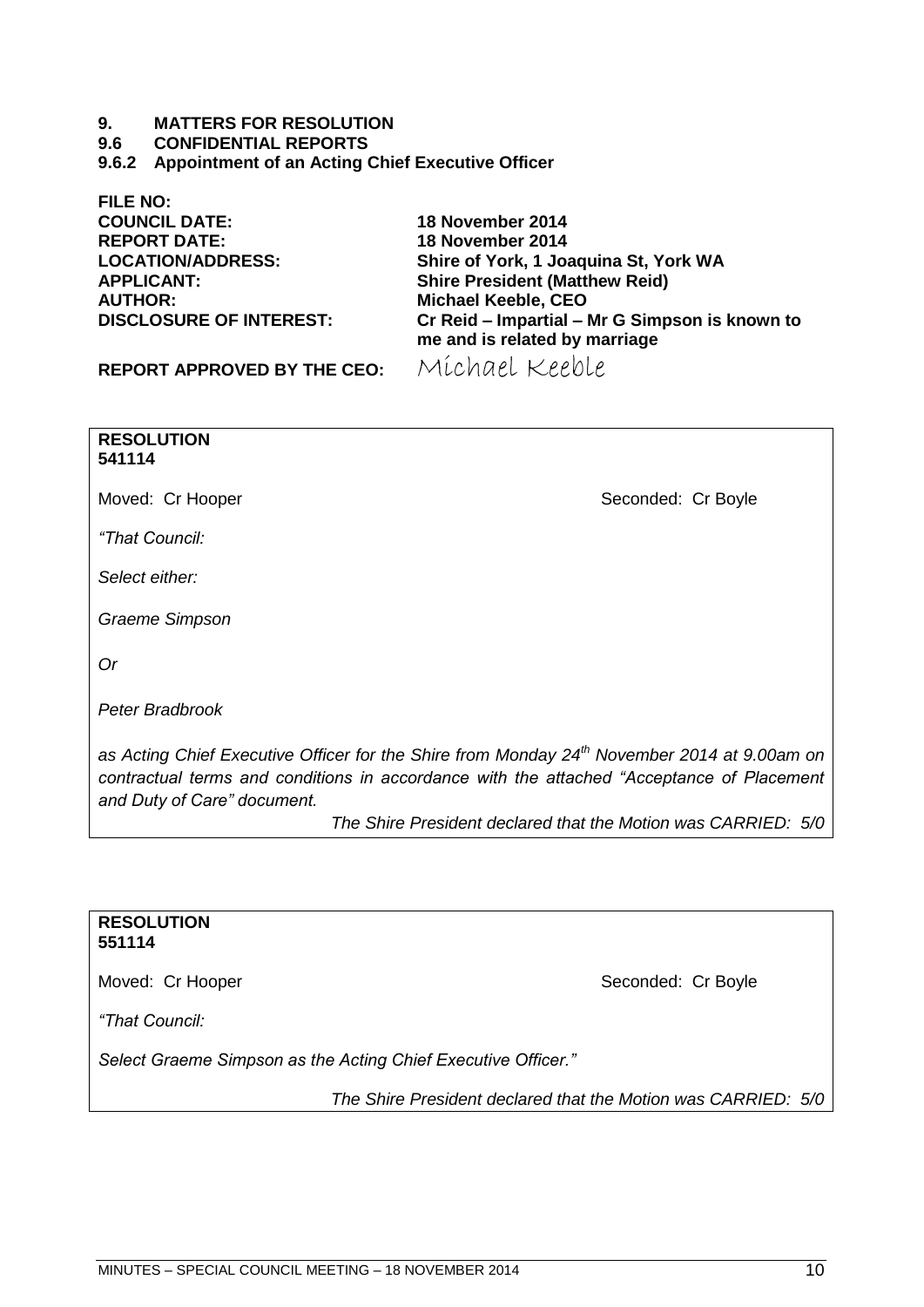# **OFFICER RECOMMENDATION**

Moved: Cr Hooper Seconded: Cr Smythe

*―That Council:*

- *1. Appoint Graeme Simpson as Acting Chief Executive Officer for the Shire from Monday 24th November 2014 at 9.00am on contractual terms and conditions in accordance with the attached ―Acceptance of Placement and Duty of Care‖ document.*
- 2. Authorise the Shire President to execute the "Acceptance of Placement and Duty of *Care‖ document between The Shire of York, LoGo Appointments and applicant.*
- *3. Instruct the Deputy Chief Executive Officer, Tyhscha Cochrane, to provide an order for this placement.*

# **AMENDMENT**

Moved: Cr Hooper Seconded: Cr Boyle

*―That Council Amend the Officer Recommendation to read:*

- *1. Appoint Graeme Simpson as Acting Chief Executive Officer for the Shire from Monday 24th November 2014 at 9.00am on contractual terms and conditions in accordance with*  the attached "Acceptance of Placement and Duty of Care" document.
- 2. Authorise the Shire President to execute the "Acceptance of Placement and Duty of *Care‖ document between The Shire of York, LoGo Appointments and applicant.*
- *3. Instruct the Deputy Chief Executive Officer, Tyhscha Cochrane, to provide an order for this placement.*
- *4. Full Council to meet with the Acting Chief Executive Officer within the first two (2) weeks of commencement to agree on KPI's and Statement of Duties.*
- *5. This position will continue until a new permanent Chief Executive Officer commences their duties and will not exceed 12 months.‖*

*CARRIED: 5/0*

# **RESOLUTION 561114**

Moved: Cr Hooper Seconded: Cr Boyle

The following is to be the Resolution

*―That Council:*

- *1. Appoint Graeme Simpson as Acting Chief Executive Officer for the Shire from Monday 24th November 2014 at 9.00am on contractual terms and conditions in accordance with*  the attached "Acceptance of Placement and Duty of Care" document.
- 2. Authorise the Shire President to execute the "Acceptance of Placement and Duty of *Care‖ document between The Shire of York, LoGo Appointments and applicant.*
- *3. Instruct the Deputy Chief Executive Officer, Tyhscha Cochrane, to provide an order for this placement.*
- *4. Full Council to meet with the Acting Chief Executive Officer within the first two (2) weeks of commencement to agree on KPI's and Statement of Duties.*
- *5. This position will continue until a new permanent Chief Executive Officer commences their duties and will not exceed 12 months.‖*

*The Shire President declared that the Motion was CARRIED: 5/0*